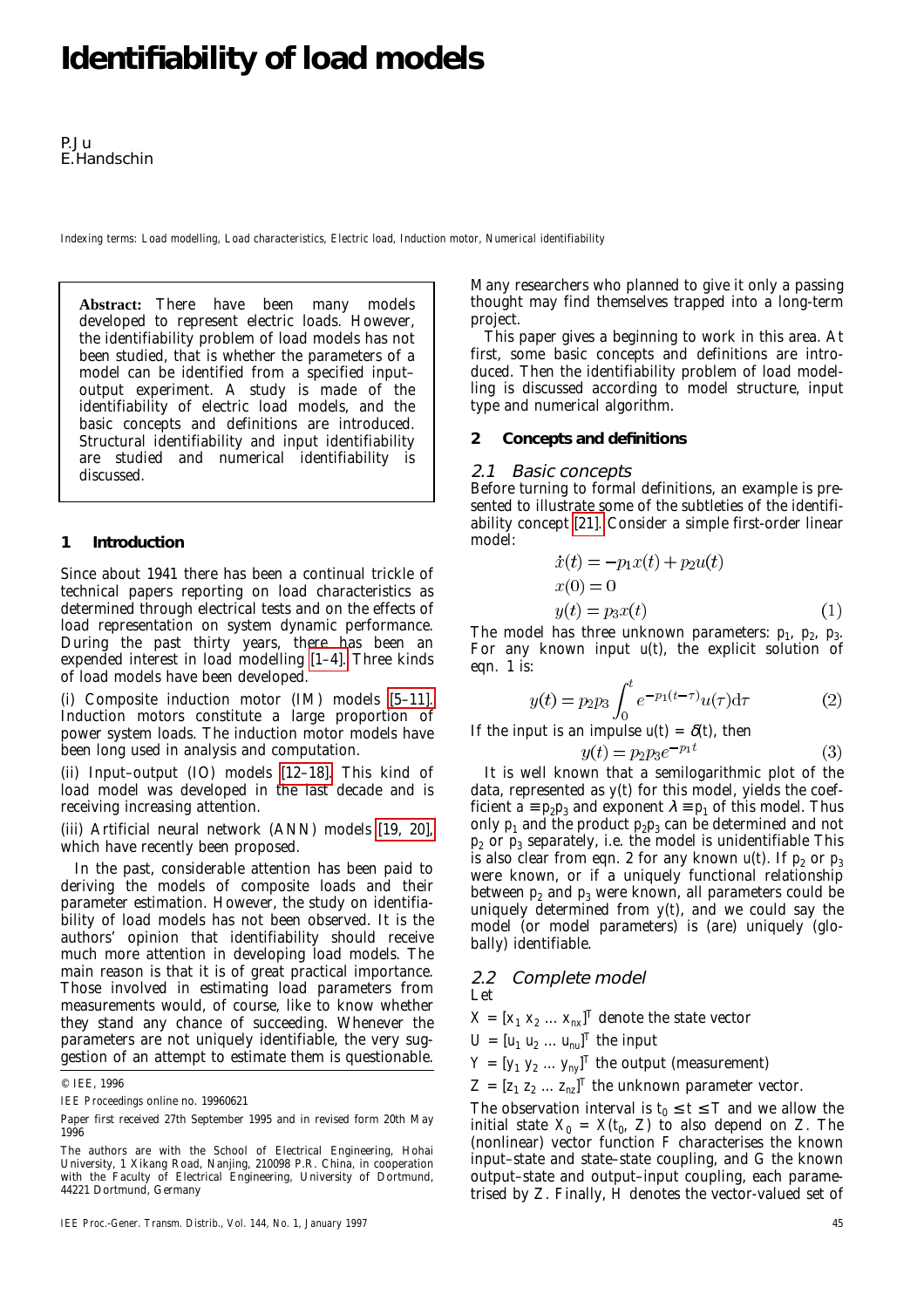all *v* additional and independent algebric equality or inequality constraints relating *X*, *U* and *Z*, or any combination of these, known *a priori*. In these terms, the constrained structure, the basic system-experiment model, is given by:

$$
X(t, Z) = F[X(t, Z), U(t), t; Z]
$$
  
\n
$$
Y(t, Z) = G[X(t, Z), U(t); Z]
$$
  
\n
$$
X_0 = X(t_0, Z)
$$
  
\n
$$
H[X(t, Z), U(t), Z] \ge 0
$$
  
\n
$$
t_0 \le t \le T
$$
\n(4)

# 2.3 Identifiability definitions

The single parameter  $z_i$  of the model eqn. 4 is:

(*a*) uniquely (globally) identifiable, if there exists a unique solution for *zi* from these relationships;

(*b*) locally identifiable, if there exists a countable number  $(≥ 1)$  of distict solutions for  $z_i$  from eqn. 4 and nonuniquely identifiable if this number  $> 1$ ;

(*c*) zero unidentifiable, if there exists no solution for *zi* from eqn. 4;

(d)  $\infty$  unidentifiable, if there exist an infinite number of solutions for  $z_i$  from eqn. 4;

(*e*) interval identifiable if it is ∞ unidentifiable and there exist finite upper and lower bounds  $z_i^{min}$  and  $z_i^{max}$ from the constrained structure in eqn. 4. The parameter interval is denoted  $\Delta z_i = z_i^{max} - z_i^{min}$ ;

(*f*) quasi-identifiable (*a posteriori*) if it is interval identifiable and ∆*zi* is small enough to yield a satisfactory 'unique' (point) estimate of  $z_i$  for the application at hand;

( $g$ ) structural unidentifiable if  $z_i$  is unidentifiable due to the model structure;

(*h*) input unidentifiable if  $z_i$  is unidentifiable due to the form or shape of input signal;

(*i*) numerical unidentifiable if the numerical algorithm used is unable to find the unique solution for *zi* from eqn. 4.

The difference between zero unidentifiable and  $\infty$  unidentifiable should be carefully distiguished. Also noting that identifiability results depend on the form or shape of the input functions, the topological structure of the model, as well as the numerical algorithm used.

# **3 Structural identification**

# 3.1 Example 1: speed dynamic induction motor model

If both stator electrical transients and rotor electrical transients are neglected; furthermore, the magnetising reactance  $X_m$  is supposed to be very large, or let  $X_m \to$ ∞; an induction motor load can be represented by the well known classical speed dynamic model

$$
M\dot{s} = T_m - \frac{V^2/X'}{s/s_{cr} + s_{cr}/s} \tag{5}
$$

The observable output equations are:

$$
P = \frac{V^2}{X'} \frac{1}{s/s_{cr} + s_{cr}/s}
$$

$$
Q = \frac{V^2}{X'} \frac{s/s_{cr}}{s/s_{cr} + s_{cr}/s}
$$
(6)

where

*M* denotes the inertial time constant

*s* motor slip

s*cr* critical slip

*Tm* mechanical torque

*X*′ transient reactance

*V* voltage imposed on the motor

*P*, *Q* active and reactive power respectively.

To investigate the identifiability of this model, a new state variable is defined as

$$
x = s/s_{cr} \tag{7}
$$

then the state eqn. 5 becomes

$$
(Ms_{cr})\dot{x} = T_m - \frac{V^2}{X'}\frac{x}{x^2 + 1}
$$
 (8)

the output eqn. 6 becomes

$$
P = \frac{V^2}{X'} \frac{x}{x^2 + 1}
$$
  
\n
$$
Q = \frac{V^2}{X'} \frac{x^2}{x^2 + 1}
$$
 (9)

It is clear from eqns. 8 and 9 that only the product *M*  $s_{cr}$  can be determined and not *M* or  $s_{cr}$  separately, i.e. *M* and  $s_{cr}$  are ∞ unidentifiable. It shoud be emphasised that ∞ unidentifiable does not mean there exists no solution but means there exist an infinite number of solutions. Of course, if  $M$  or  $s_{cr}$  were known any other way, all parameters could be uniquely determined from  $\{V(t), P(t), Q(t)\}.$ 

# 3.2 Example 2: linear model

Under small disturbance, electric loads can be well described by a linear dynamic model [\[15\].](#page-4-2) Let us suppose that the real model is a first-order model represented in the form of a transfer function:

$$
y(s) = \frac{a_1}{s - \lambda_1} u(s) \tag{10}
$$

If a second-order model is used:

$$
y(s) = \frac{\beta_1 s + \beta_2}{s^2 + \alpha_1 s + \alpha_2} u(s)
$$
 (11)

To keep the same input–output behaviour, the transfer functions should be the same:

$$
\frac{\beta_1 s + \beta_2}{s^2 + \alpha_1 s + \alpha_2} = \frac{a_1}{s - \lambda_1}
$$
 (12)

Hence, the parameters must satisfy:

$$
\beta_1 = a_1
$$
  
\n
$$
\beta_2 - \beta_1 \lambda_1 = a_1 \alpha_1
$$
  
\n
$$
-\lambda_1 \beta_2 = a_1 \alpha_2
$$
  
\n(13)

Obviously, there exist an infinite number of solutions { $\beta_2$ ,  $\alpha_1$ ,  $\alpha_2$ }. This means that the parameters  $\beta_2$ ,  $\alpha_1$ ,  $\alpha_2$ are  $\infty$  unidentifiable, or the second-order model is  $\infty$ unidentifiable. On the other hand, if the real model is the second-order model and the first-order model is applied to describe it. It is clear from eqn. 13 that there is usually no solution  $\{a_1, \lambda_1\}$  for given  $\{\beta_2, \alpha_1, \alpha_2\}$ , i.e. the first-order model is zero unidentifiable. The above results can be generalised as:

a linear dynamic model is  $\infty$  unidentifiable if its

order is higher than actual order, zero unidentifiable

if its order is lower than actual order.

It should be pointed out that not only the order but also the form of the model affects the identifiability of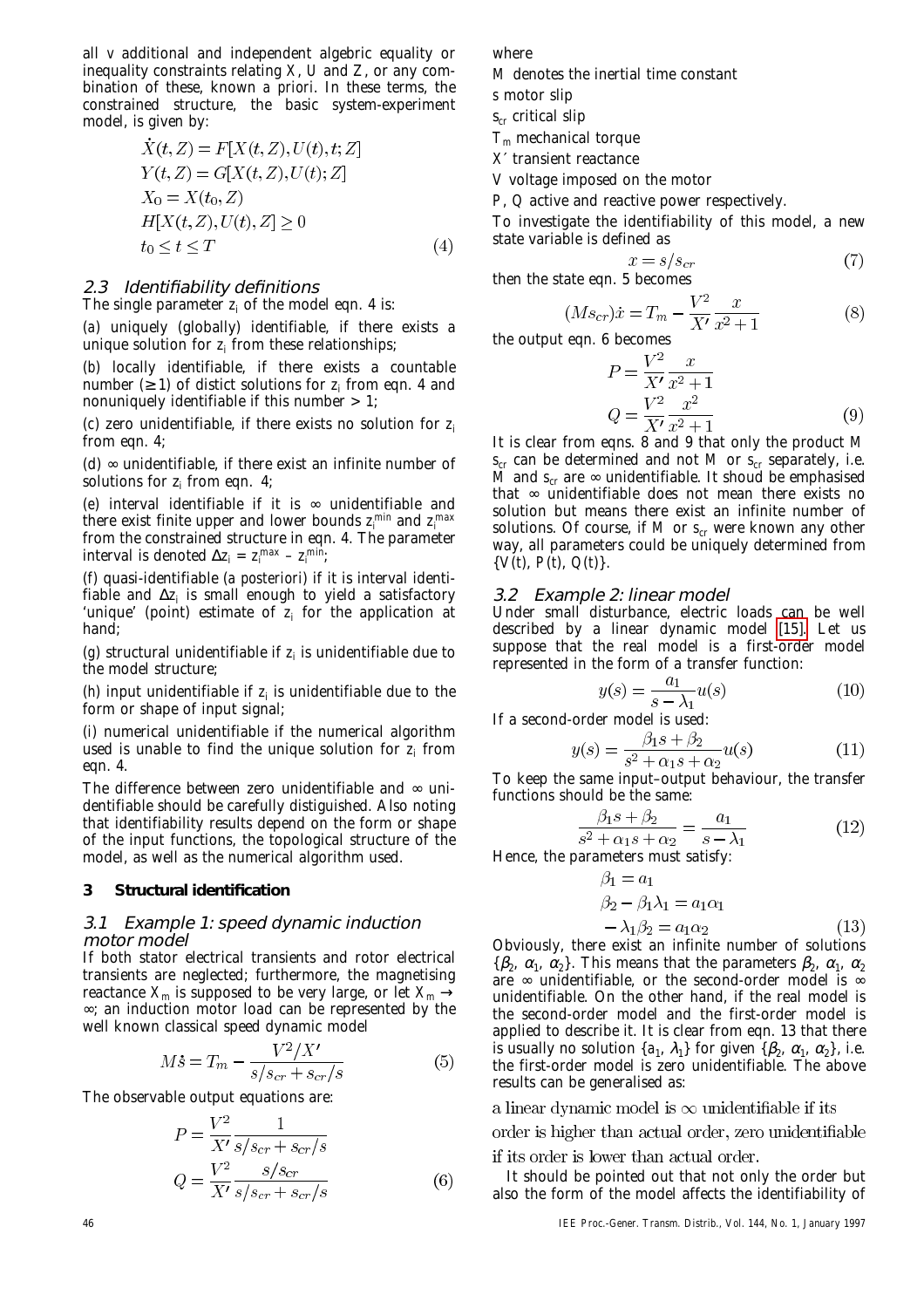model parameters. For example, if  $\alpha_1$  and  $\beta_2$  in eqn. 13 are set to be zero, then there exists no solution or the model is zero unidentifiable.

### **4 Input identifiability**

### 4.1 Example 3: composite dynamic–static models

In 1989 [\[16, 17\],](#page-4-3) a 'composite dynamic–static model (CDSM)' was proposed by the author. This model was further developed in [\[18\].](#page-4-4) If the frequency dependency and phase angle dependency are neglected, the model can be written as:

$$
P = P_s + P_v
$$
  
\n
$$
T_p \dot{P}_v + P_v = T_p \dot{g}_v
$$
\n(14)

 $(15)$ 

 $(16)$ 

where  $T_p$  is the time constant;  $P_s(V)$ ,  $g_v(V)$  are static and transient functions:

$$
P_s = P_0(V/V_0)^{\alpha_s}
$$
  

$$
g_v(V) = P_0[b_p(V/V_0) + c_p(V/V_0)^2]
$$

It can be proven that if:

$$
g_v(V) = K_p(V)/T_p - P_s(V)
$$
  

$$
K_p = c_p V^2
$$

the model becomes Hill's model [12]. If:

$$
g_v(V) = P_{tl}(V) - P_s(V)
$$
  
\n
$$
P_{tl} = P_0(V/V_0)^{\alpha_t}
$$
\n(17)

the model will be the same as Karlsson's model [13], where  $\alpha_t$  is the transient exponent. In response to a step voltage variation from  $\overline{V}_0$  to  $V_s$  at  $t = 0$ , the solution of eqn. 14 consists of two components. One is the quasisteady-state component  $P<sub>s</sub>(t)$ :

$$
P_s(t) = P_0 + [P_s(V_s) - P_0]1(t)
$$
\n(18)

Another is the voltage-dependent transient component  $P_{v}(t)$ :

$$
P_v(t) = C_1 e^{-t/T_p} 1(t)
$$
  
\n
$$
C_1 = g_v(V_s) - g_v(V_0)
$$
\n(19)

In the step test, the quantities  $P_0$ ,  $P(\infty) = P_s(V_s)$  and *P*(*t*) are measurable, and hence  $P_v(t)$ , from which  $C_1$ and  $T_p$  can be obtained. Obviously, the static exponent  $\alpha_s$  can be derived from  $P_s(V_s)$  and  $P_0$ . The transient parameter  $c_p$  of eqn. 16 or the transient exponent  $\alpha_t$  of eqn. 17 can be determined from  $C_1$ . Therefore, Hill's model and Karlsson's model are uniquely identifiable with a step test. On the other hand,  $b_p$  and  $c_p$  (two parameters) cannot be uniquely determined from one value:  $C_1$ . Consequently, CDSM (14), (15) is  $\infty$  unidentifiable with step test.

However, we will prove that CDSM is identifiable with ramp voltage variation. The voltage variation is expressed as:

$$
V = \begin{cases} V_0 & \text{if } t < 0\\ V_0 - kt & \text{if } 0 \le t \le t_1\\ V_s & \text{if } t_1 \le t \le T \end{cases} \tag{20}
$$

It is proven in Appendix 9.1 that the solution of CDSM is:

$$
P_v(t) = \begin{cases} 0 & \text{if } t < 0\\ d_1(e^{-t/T_p} - 1) + d_2t & \text{if } 0 \le t \le t_1\\ P_v(t_1)e^{-(t-t_1)/T_p} & \text{if } t_1 \le t \le T \end{cases}
$$
 (21)

where

$$
d_1 = [2c_p k^2 T_p^2 + (2c_p + b_p)V_0 k T_p] P_0 / V_0^2
$$
  
\n
$$
d_2 = 2c_p k^2 T_p P_0 / V_0^2
$$
\n(22)

*IEE Proc.-Gener. Transm. Distrib., Vol. 144, No. 1, January 1997* 47

According to pre- and post-steady state, the static exponent  $\alpha_s$  can be obtained. Then  $P_{\nu}(t)$  can be calculated, from which  $T_p$ ,  $d_1$  and  $d_2$  can be estimated. Finally,  $b_p$ ,  $c_p$  are determined from  $d_1$ ,  $d_2$  using eqn. 22. It is therefore concluded that the CDSM is identifiable with a ramp voltage variation.

From this example, it is clearly observed that the identifiability of some models depends on the type or shape of the input signal.

# 4.2 Example 4: Xu and Mansour's model

In 1994 [\[14\],](#page-3-3) Xu and Mansour developed a load model as follows:  $D(T)$ 

$$
P = xP_{t2}(V)
$$
  
\n
$$
T_p \dot{x} + xP_{t2}(V) = P_s(V)
$$
  
\n
$$
x(0) = P_0
$$
  
\n
$$
P_{t2}(V) = (V/V_0)^{\alpha_1}
$$
\n(23)

In a step test,  $P_R(V)$  and  $P_s(V)$  jump from one value to another value at  $t = 0$ , then keep constant. In the Appendix, it is proven that the solution of eqn. 23 is:

$$
P(t) = C_2 e^{-t/T_{p2}} + P_s^s
$$
  
\n
$$
C_2 = P_0 P_{t2}^2 - P_s^s
$$
  
\n
$$
T_{p2} = T_p / P_{t2}^s
$$
\n(24)

where  $0^{\text{s}}$  is the the value corresponding to  $V_s$  It is easy to calculate  $\alpha_s$  from  $V_0$ ,  $V_s$  and  $P_0$ ,  $P_s^{\overline{s}}$ . With  $P(t)$ , one can estimate  $C_2$  and  $T_{p2}$ . Then using

$$
C_2 = P_0 (V_s/V_0)^{\alpha_t} - P_s^s
$$

one can get  $\alpha_t$ . Finally,  $T_p$  can be determined from  $\alpha_t$ and *Tp2*. As a result, Xu and Mansour's model is uniquely identifiable with a step test.

### **5 Numerical identifiability**

### 5.1 Problem description

Many parameter estimation algorithms, especially for nonlinear models, are based on minimisation of an index. The major procedure is to search the best parameter vector  $Z^*$  in the search space  $S$ , which minimises an error tunction *E*, i.e.

$$
E^* = \underset{Z = Z^*, Z \in S}{\text{minimise}} E(Z) \tag{25}
$$

The error function *E* is usually taken as a non-negative and monotonously increasing function of output error

$$
E = \int_{t_0}^{T} J(||Y_m(t) - Y_c(t)||) dt \quad \text{(continuous)}
$$
  

$$
E = \sum_{j=0}^{N} J(||Y_m(j) - Y_c(j)||) \quad \text{(discrete)}
$$
 (26)

where

 $[t_0, T]$  is the observation interval

*J*(*e*) monotonously increasing function

*j* the *j*th time sample

*N* the number of all samples

 $\theta_m$  the measured (or true) values

()*c* computed values.

The most widely used forms of *J*(*e*) are square function, absolute function, square root function or their combinations.

Even the model is linear, and leaving aside some highly exceptional cases, we may meet the difficuties associated with minimisation problems when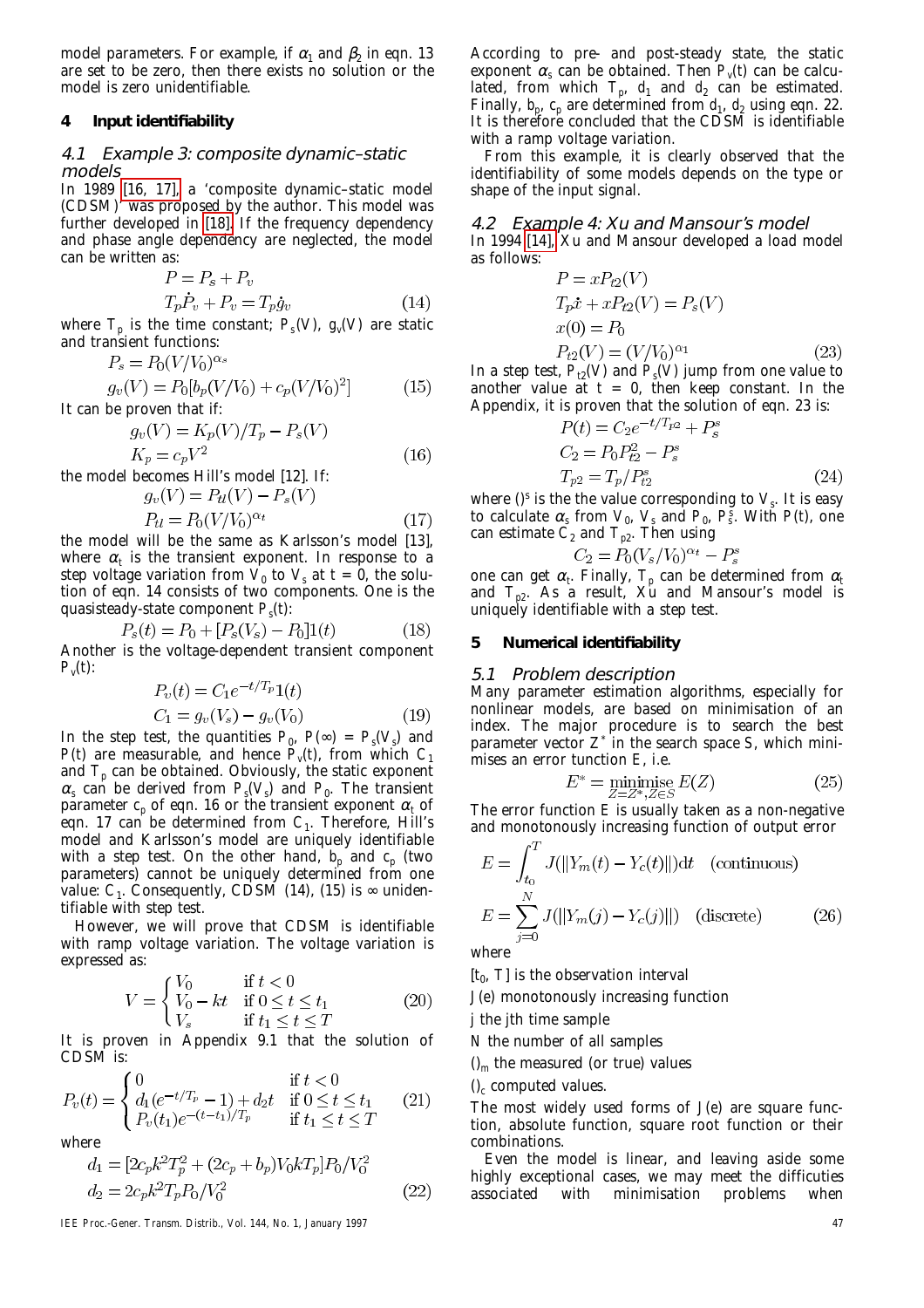attempting numerical identification of model parameters. In particular it is not known, whenever a numerical program provides a solution, whether the solution is unique (in which case the solution found is fully justified), or whether a finite (but more than one) or infinite number of solutions exist. In the latter cases the solution found is only one of many. The next step then is either to determine the set of possible solutions and conclude that the actual solution is one of the mathematical solutions found, or whenever possible to propose experimental procedures leading to a unique solution.

# 5.2 Numerical algorithm

In [\[7, 18\]](#page-3-4) the authors have proposed a genetic algorithm-based parameter estimation (GABPE) method. The GABPE method has been applied to both composite induction motor load models and nonlinear input/ output load models with satisfactory results, which show that the GABPE approach is robust, simple and powerful. Its ability to find the global optimum is specially useful for solving the numerical identifiability problem.

Based on a genetic algorithm, the main procedure involved in the approach for numerical identifiability is given below:

(i) Search one solution  $Z_0$  (model parameters) with GABPE approach.  $Z_0$  is supposed to be the global optimum or very close to the optimum; the corresponding error function is  $E_0$ .

(ii) Search the contour with constant function value  $E_0$ . The obtained points are denoted as  $Z_1$ ,  $Z_2$ , ...,  $Z_{nr}$ 

(iii) If the distance between  $Z_i$  and  $Z_0$  is small enough, i.e.

$$
d_i = ||Z_i - Z_0||/||Z_0|| < \varepsilon_i
$$
, for all  $i = 1, 2, ..., m$ 

where  $ε$  is a small positive constant. Then, the solution  $Z_0$  is considered to be unique or it is identifiable. Otherwise, it is unidentifiable.

# 5.3 Case studies

The exact model parameters of the speed dynamic induction motor model given in Section 3.1 are as follows:

$$
M = 5 \times 314.16 = 1571 \quad s_{cr} = 0.0833
$$

$$
T_m = 1 \quad X' = 0.1959
$$

Using GABPE, the parameters are estimated with the dynamic response data when the voltage *V*(*t*) is stepping from 1.0 to 0.85 at  $t = 0$ . The *a priori* data of genetic algorithm are following:

population size = 50

 $code$  length =  $8$ 

crossover prob. = 0.9

mutation prob.  $= 0.05$ .

### **Table 1: Numerical identifiability example**

| No.           | М       | $S_{cr}$ | $\tau_m$ | Χ      |
|---------------|---------|----------|----------|--------|
| 0             | 1415.26 | 0.0808   | 0.9980   | 0.1962 |
|               | 1835.16 | 0.0622   | 0.9980   | 0.1962 |
| $\mathcal{P}$ | 972.61  | 0.1168   | 0.9980   | 0.1971 |
| 3             | 1390.05 | 0.0826   | 0.9980   | 0.1962 |
|               | 852.11  | 0.1321   | 0.9980   | 0.1962 |

The obtained  $Z_0$  and the contour points  $Z_1$ ,  $Z_2$ , ...,  $Z_m$ are given in Table 1, where  $E_{0}$  = 389.8. The results clearly show that the model is unidentifiable, the same as concluded in Section 3.1.

### **6 Conclusions**

The identifiability problem of electric load models has been studied for the first time. The well known firstorder speed dynamic induction motor model and the higher-order linear model are shown to be structurally unidentifiable. A composite dynamic–static model is proven to be unidentifiable with step test, but identifiable with a ramp voltage variation. That is, its identifiability depends on input type.

Identifiability is an important issue of load modelling and should be given more attention. There is a need for further work in this area, for example.

(i) Identifiability of the well-known 3rd-order electromechanical induction motor load model

(ii) Identifiability of other IO models with different inputs

(iii) Identifiability of ANN models

(iv) Numerical identifiability problem

(v) Identifiability under noisy situations.

# **7 Acknowledgments**

This work was supported partly by the National Science Foundation in China and the Alexander von Humboldt Foundation in Germany. The authors would like to thank Mr. D. KÖnig, Mr. M. Langer, Mr. A. Koel, Mr. M. Heine, Mr. K.D. Tesch and other colleges for their help in preparing this paper.

### **8 References**

- <span id="page-3-0"></span>1 IEEE task force report: 'Load representation for dynamic per-formance analysis', *IEEE Trans*., 1993, **PWRS–8**, (2), pp. 472– 482
- 2 CHEN, M.S.: 'Determining load characteristics for transient performance'. EPRI Report EL–840, Project RP849–3, 1979
- 3 CONCORDIA, C., and IHARA, S.: 'Load representation in power system stability studies', *IEEE Trans*., 1982, **PAS–101**, (4), pp. 969–977
- 4 CIGRE SC38–WG02–TF05: 'Load modelling and dynamics', *Electra*, 1990, **130**, pp. 122–141
- <span id="page-3-1"></span>5 EL-SHARKAWI, M.A., and AGGOUNE, M.E.: 'Dynamic equivalent load model for power sytems', *Electrical Power Energy Syst*., 1987, **9**, (3), pp. 142–148
- 6 SHACKSHAFT, P., SYMONS, O.C., and HADWICK, J.G.: 'General-purpose model of power system loads', *Proc. IEE*, 1977, **124**, (8), pp. 715–723
- <span id="page-3-4"></span>7 JU, P., and HANDSCHIN, E.: 'Parameter estimation of induction motor loads using genetic algorithms'. Proc. of IEEE/KTH Stockholm Power Tech. Conference, Sweden, June 1995, (Electrical Machines and Drives), pp. 97–102
- 8 SABIA, S.A.Y., and LEE, D.C.: 'Dynamic load model derived from data acquired during system transients', *IEEE Trans*., 1982, **PAS–101**, (9), pp. 3365–3372
- 9 WONG, K.P., HUMPAGE, D.W., NGUYEN, T.T., and HO, K.K.K.: 'Dynamic load model synthesis', *IEE Proc. Gener. Transm. Distrib*., 1985, **132**, (2), pp. 179–188
- 10 AHMED-ZAID, S., and TALEB, M.: 'Structural modeling of small and large induction motors using integral manifolds', *IEEE Trans*., 1991, **EC–6**, (3), pp. 529–535
- 11 DE KOCK, J.A., VAN DER MERWE, F.S., and VERMEU-LEN, H.J.: 'Induction motor parameter estimation through an output error technique', *IEEE Trans*., 1994, **EC–9**, (1), pp. 69–75
- <span id="page-3-2"></span>12 HILL, D.J.: 'Nonlinear dynamic models with recovery for voltage stability', *IEEE Trans*., 1993, **PWRS–8**, (1), pp. 166–176
- 13 KARLSSON, D., and HILL, D.J.: 'Modelling and identification of nonlinear dynamic loads in power systems', *IEEE Trans*., 1994, **PWRS–9**, (1), pp. 157–166
- <span id="page-3-3"></span>14 XU, W., and MANSOUR, Y.: 'Voltage stability analysis using general dynamic load models', *IEEE Trans*., 1994, **PWRS–9**, (1), pp. 479–493